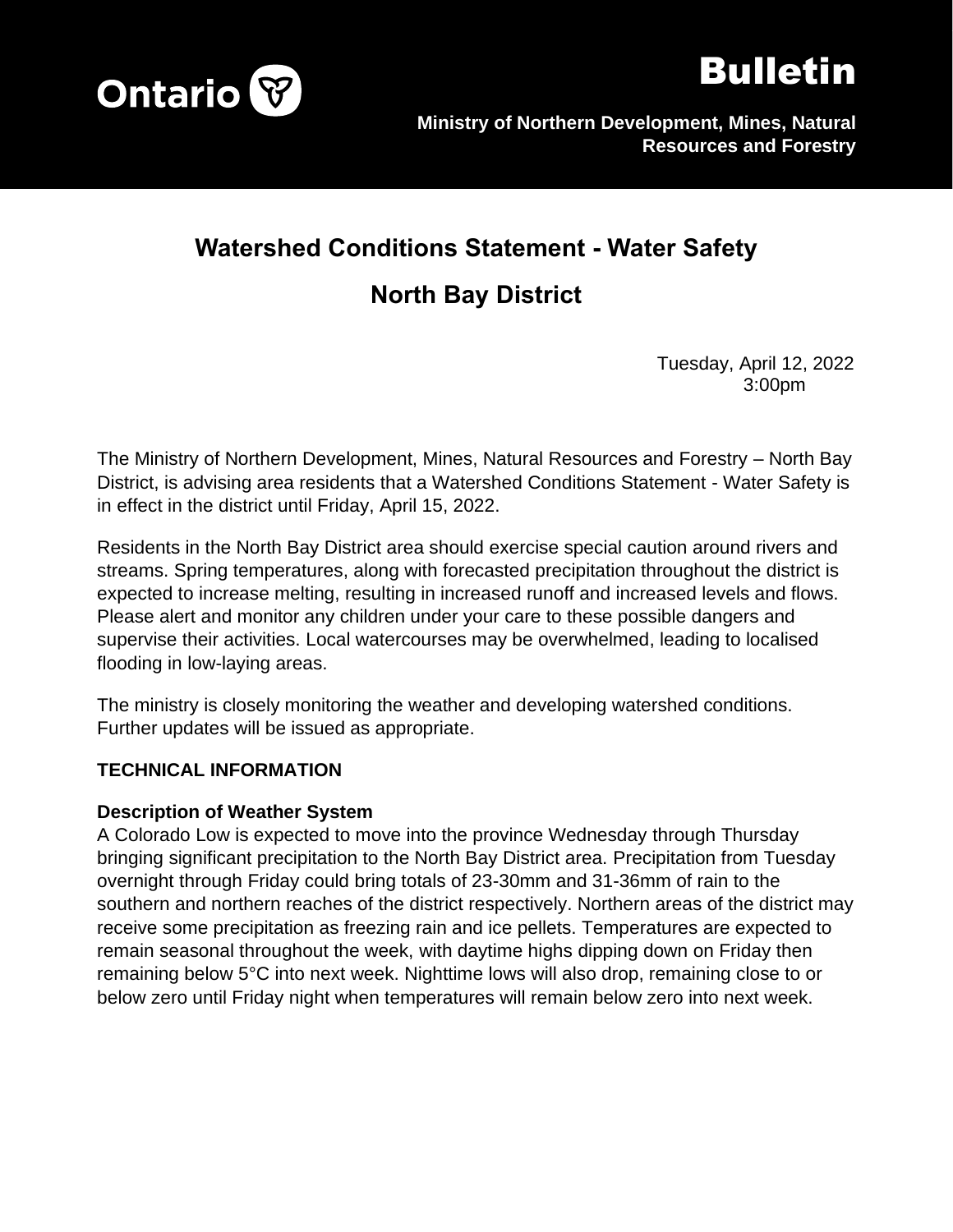### **Description of Current Conditions**

Water levels and flows in the North Bay District remain largely near average for this time of year. Remaining snow in the northern reaches of the district are expected to deteriorate with the forecasted rain while large parts of the district are free or almost free of snow.

Elevated runoff can be expected where snowmelt is accompanied by rain and warm temperatures.

A close watch on local forecasts and conditions is recommended.

#### **DEFINITIONS**

- **WATERSHED CONDITIONS STATEMENT – WATER SAFETY:** indicates that high flows, melting ice or other factors could be dangerous for such users as boaters, anglers and swimmers but flooding is not expected.
- **WATERSHED CONDITIONS STATEMENT – FLOOD OUTLOOK:** gives early notice of the potential for flooding based on weather forecasts calling for heavy rain, snow melt, high winds or other conditions
- **SHORELINE CONDITIONS STATEMENT – WATER SAFETY:** indicates that **along the Great Lakes shorelines high water**, melting ice or other factors could be dangerous but flooding is not expected.
- **SHORELINE CONDITIONS STATEMENT – FLOOD OUTLOOK:** gives early notice of the potential for flooding **along the Great Lakes shorelines** based on weather and lake conditions, and water safety information.
- **FLOOD WATCH**: potential for flooding exists within specific watercourses and municipalities
- **FLOOD WARNING:** flooding is imminent or occurring within specific watercourses and municipalities.

#### **LEARN MORE**

- Surface Water Monitoring Centre public webpage [www.ontario.ca/page/surface](http://www.ontario.ca/page/surface-water-monitoring-centre)[water-monitoring-centre](http://www.ontario.ca/page/surface-water-monitoring-centre)
- Environment Canada bulletins: www. [weather.gc.ca](http://weather.gc.ca/)
- A close watch on local conditions and weather forecasts from Environment Canada is recommended.